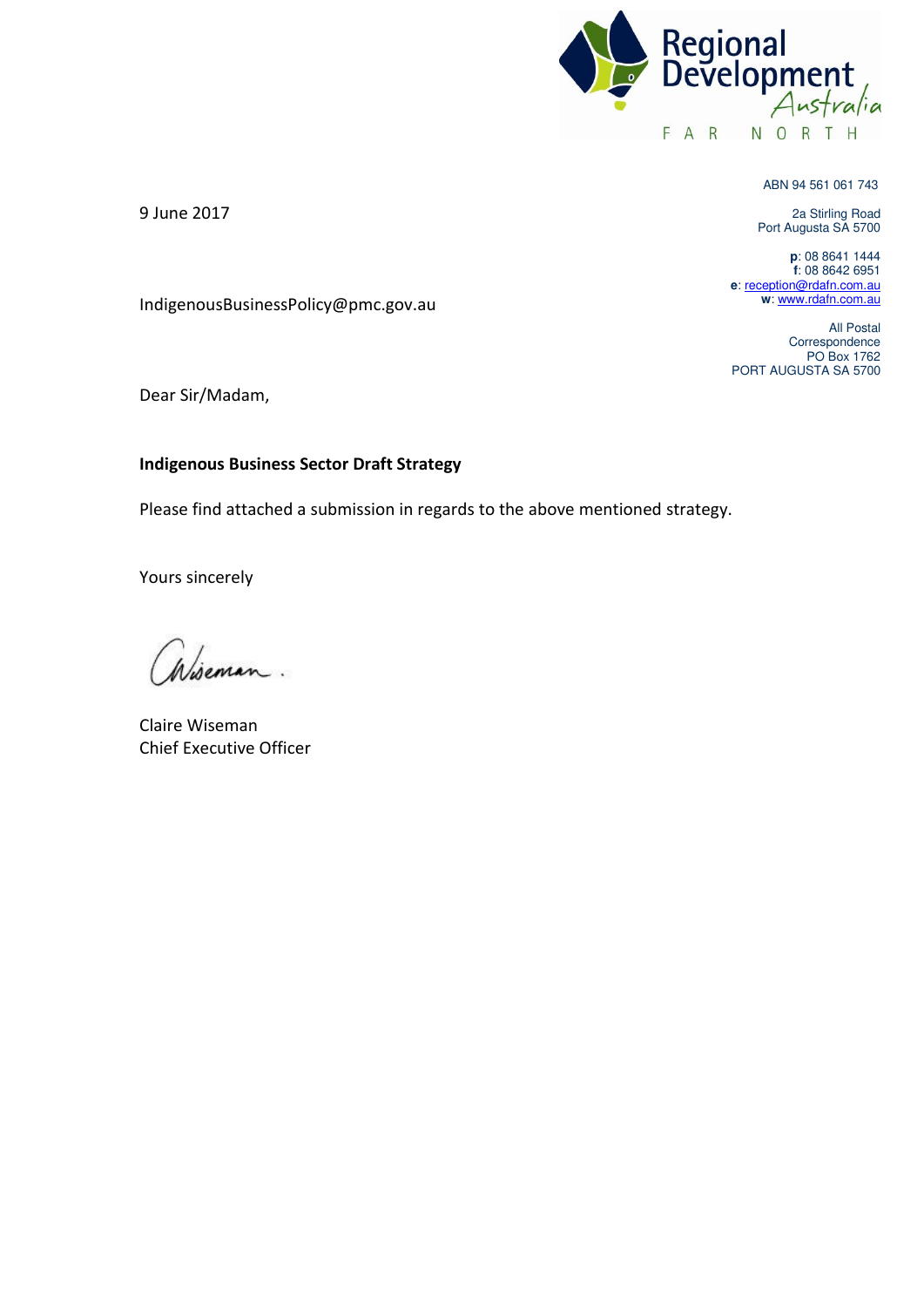# **COMMENTS ON THE DRAFT INDIGENOUS BUSINESS SECTOR STRATEGY**

# **The Far North SA Region**

The Far North region of South Australia, as per Regional Development Australia Committee boundaries, covers approximately 80% of South Australia. The area has a land mass of just under 800,000km<sup>2</sup> with a population of <sup>1</sup>28,212 and incorporates the Anangu Pitjantjatjara Yankunytjatjara Lands. The region takes in the iconic Flinders Ranges and Outback region, popular and well visited tourism destinations in the State. The Flinders Ranges is also now recognised as a National Landscape. The Indigenous population as reported in the 2011 Census was 7.206 which is 25.5% of the Far North SA population.

The main townships in the region include (but are not limited to) Port Augusta, Quorn, Hawker, Leigh Creek, Copley, Lyndhurst, Marree, Innamincka, William Creek, Oodnadatta, Marla, Mintabie, Coober Pedy, Glendambo, Pimba, Woomera and Roxby Downs. Some of these remote townships are between 800 - 1,000 kilometres from Port Augusta, the largest city in the region (population of <sup>1</sup>13,985).

A region's comparative advantage can stem from various resources, such as its geographical location, availability of natural resources, the existence of industry clusters, access to infrastructure or the skill profile of the local population. These underlying attributes influence the types of economic activity that are likely to be successful. They also have implications for development initiatives, which are generally more effective where they build on an existing strength.

Regional Development Australia Far North (RDAFN) is a not-for-profit organisation funded under a tripartite agreement with the Commonwealth, State and Local Governments. RDAFN provides free services such as business development, tourism development and training and skills development. The Business Development Manager and Tourism Development Manager provide a high quality business advisory service to intending and existing small to medium size business operators throughout Far North South Australia. This is undertaken by:

- Supporting the growth of business enterprises in the region
- Assisting with business future growth and development
- Undertaking analysis and evaluation of small and medium business issues
- Acting as an outreach branch of the OCBA and ACCC and other business support organisations as they relate to SME's

# **Foreword**

RDAFN has assisted many Indigenous businesses over the years at many difference stages from start out through to expansion. Some of the success stories have been made possible by the large amount of time RDAFN staff have worked with the business owners as well as links to valuable support agencies such as Indigenous Business Australia (IBA). RDAFN has also assisted Indigenous organisations with applications for funding and grant support programs.

Some of the key challenges that have been faced by businesses include:

- lack of awareness of the work required to set up a business
- unfamiliar with the general business workings

l

<sup>&</sup>lt;sup>1</sup> ABS Census Data, 2011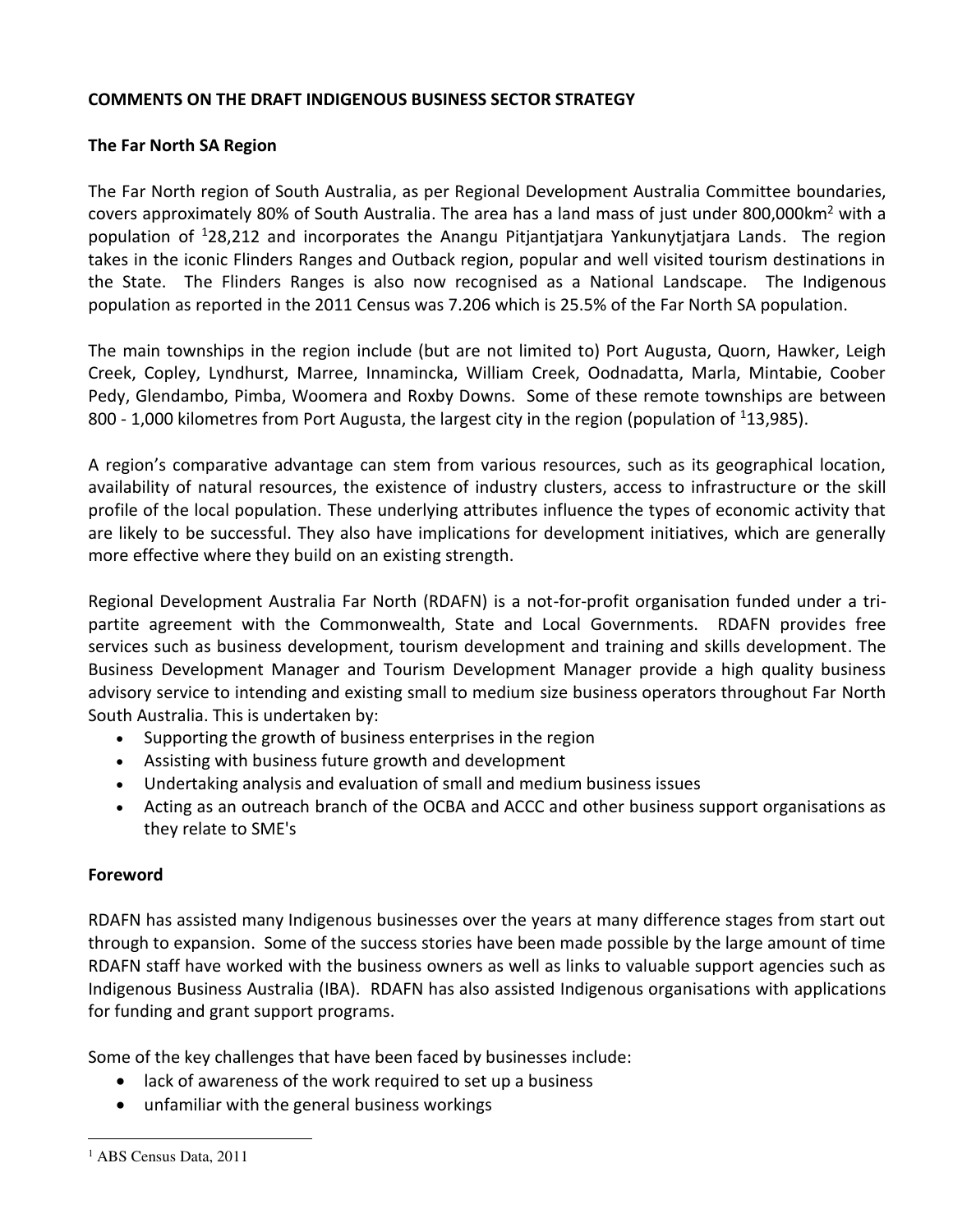- unaware of the support services that are available and how to link with these as well as joining organisations like Supply Nation
- unsure of the financial collateral required for business start ups
- unaware of the partnerships that are available to support business growth
- lack of knowledge of the processes required to apply for a tender/contract
- unsure of legalities around entering into leases for premises or businesses

Whilst a lot of these challenges are not unique to Indigenous businesses, sometimes they are at a disadvantage in relation to access to the relevant information and support and may not be as forth coming to seeking advice.

# **Better Connectivity and Support Systems**

We can build better connectivity by ensuring that all parties around the table know what the others do in terms of support and service and how links can be made. When RDAFN is approached by a business it is important for us to know what support we can seek elsewhere to assist where we are unable to. We are a preferred supplier for IBA and therefore refer many businesses to IBA as well as assisting these businesses through the whole process, which has resulted in some very successful outcomes. Having this direct link is beneficial to us as a business support organisation, and to IBA as well as, and most importantly, to the business. The business only has to come to one organisation to seek assistance through the whole process without having to go to many different ones. It would be very beneficial to have similar relationships and links with Supply Nation and others and this could work in the sense that RDAFN can assist the business with their registration and profile setup. We have found that some business intenders may not have the knowledge or capacity themselves to do this, or if they were to seek it elsewhere it would cost them in terms of output dollars.

In regards to Indigenous businesses and entrepreneurs based in remote Australia, RDAFN's region as outlined above takes in 80% of the State and the majority of the Unincorporated areas of South Australia which includes the Anangu Pitjantjatjara Yankunytjatjara Lands. Our staff undertake regular remote travel across these areas and take the time to meet face to face with businesses who are unable to come to us. The ability to do this service and at the same time promote all the other support services available is an important link that can be built on further.

# **Annual Indigenous Business Summit/Supply Nation 'Connect' Conference**

An Annual Indigenous Business Summit would be a useful tool to bring service providers around the table to carry out some essential networking and sharing of service abilities. The forum also has the flexibility to hold sessions for Indigenous businesses that are looking to upskill in certain areas or connecting them with suppliers such as ourselves and Supply Nation and other relevant service providers. Linking in with the Supply Nation 'Connect' Conference is a good idea as that way it is one conference that can bring everyone together, as long as it is flexible to enable all the outcomes to be met. It is also important that this forum, in whatever form it will be, is open to Indigenous businesses and Indigenous service providers as well as others who provide services to Indigenous businesses.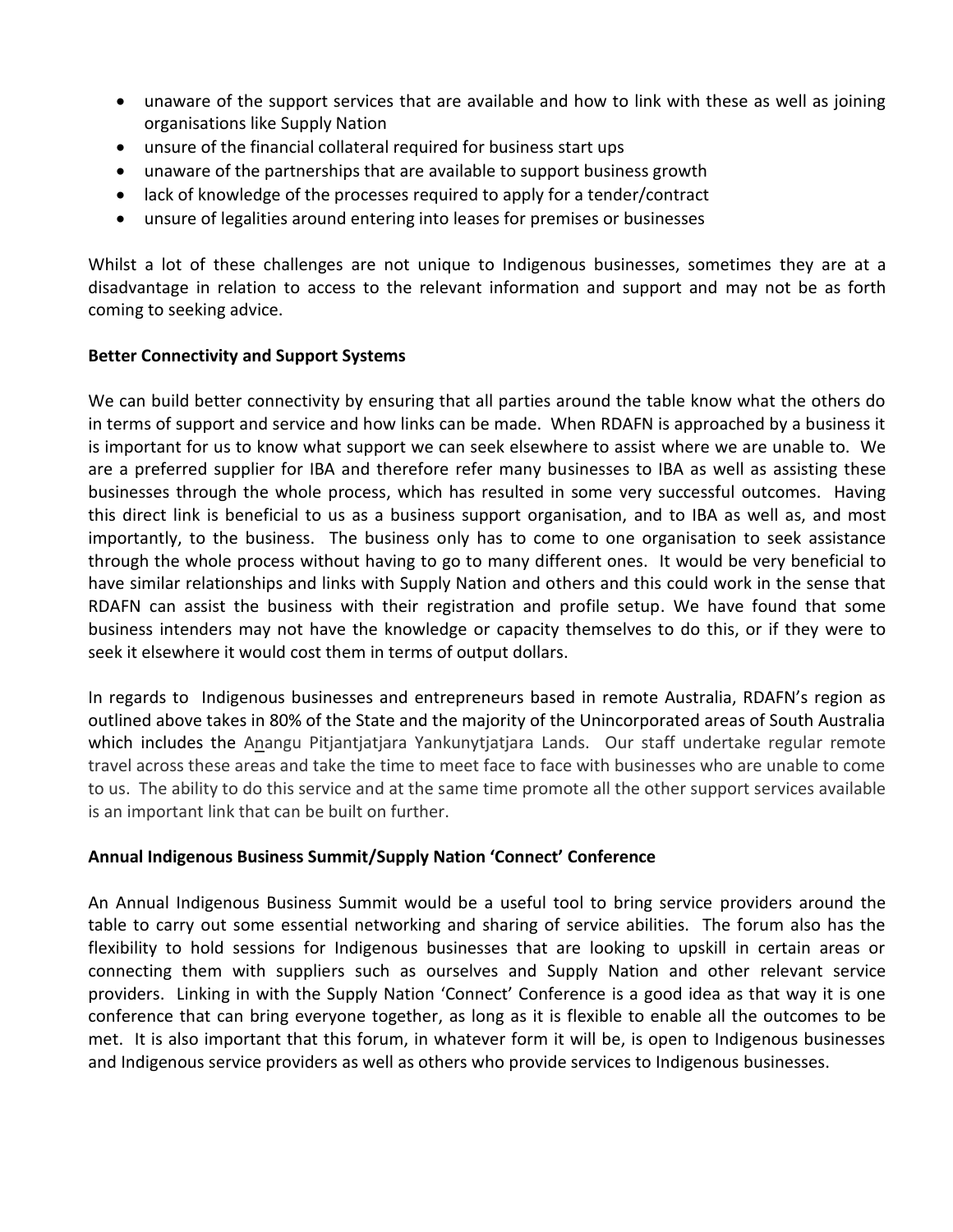# **Indigenous Business and Project Hubs**

The establishment of Indigenous Business and Project Hubs are a fantastic initiative as long as they are located in relevant locations and don't overlap on services provided by other organisations. The location of these hubs in major capital cities is not always ideal, however, the draft document has overlooked the location of such an initiative in South Australia all together. In considering where the major Indigenous population is in South Australia, Port Augusta should rate highly as a location; a satellite location for a hub should one be located in Adelaide. The same goes for the other states and territories, whilst the main hub could be located in the major cities, satellite hubs could serve better if located in regional areas. When referring to overlapping of services provided by other organisations, the establishment of the hubs and possible satellite hubs could be where an organisation already provides similar services (as outlined in the draft consultation paper) and has established networks with Indigenous businesses could be sub-contracted to work with businesses. The proposed Indigenous Entrepreneurs Fund (IEF) business advisers may fill this need, however, not all businesses are just starting up, and some require specialised advice to grow and expand their business as well as access to other fund and grant opportunities outside the IEF.

The lists of proposed services for the business and projects hubs as outlined in the consultation paper are adequate and cover most aspects with possibly the addition of how to access tenders and grants information and getting a business 'tender ready' being important. As a business service organisation we find that a lot of businesses approach us when a grant of funding opportunity becomes available, however, they are not tender ready in terms of not having sound business plans or cases, risk assessment, audited financials etc. Therefore, education programs on what is required in order to be tender ready and assisting with this process prior to opportunities being available, would save a lot of time when the opportunities arise allowing more time to focus on the body of grant applications.

# **Joint Ventures**

All businesses should be required to meet stringent requirements around capacity and performance before entering into any joint ventures. They should be successful in their own right and as an example have been operating for a minimum of three years (could be less considering the opportunity presented). Demonstrating that they meet these requirements would be beneficial to them as this may assist them in being recognised as a reputable business and therefore able to build strong and trusting relationships with partners more efficiently and effectively. These processes can also act as internal training and upskilling for the business. The ongoing Commonwealth monitoring and review of the Indigenous Procurement Policy is welcomed.

# **Improved Access to Finance**

The proposed Indigenous Entrepreneurs Capital Scheme is a sound model and with the businesses taking out 'loans' and paying them back, this in turns builds their credit rating reputation and may open up future financial opportunities, which is a positive path forward. The savings programme is also a great initiative and will assist businesses in the early stages of saving to start and business and sets a good standing for future savings to expand and put money back into the growth of the business to.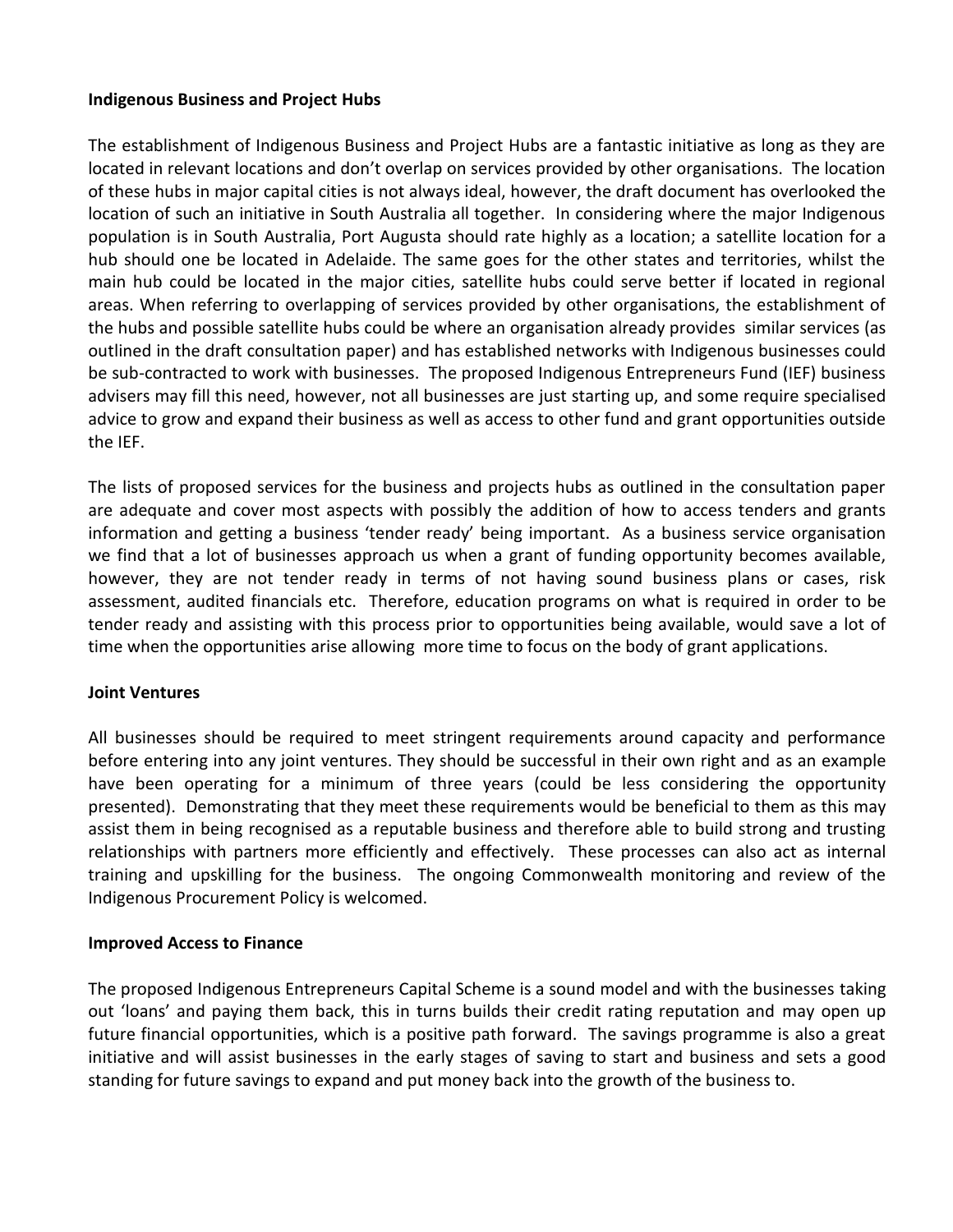# **Building Stronger Business Networks and Information and Data Sharing**

For remote and regional businesses, networking opportunities are very important to maintain contact with similar businesses and support networks as well as being used as a self-check to ensure they are on the right track. Access to technology needs to play a major role and a focus on face-to-face communication via the internet would be beneficial. Therefore, there needs to be a focus on lobbying for connecting technologies, such as the National Broadband Network (NBN), and equipment to enable communication to take place. The creation of a digital 'launch pad' for businesses would be beneficial to allow access to a one-stop-shop for a range of business support services, industry information such as grant and funding opportunities and current contracts or tenders etc. Working with businesses to design this Launchpad is a great initiative. It will provide businesses some sense of ownership over the platform which may increase use and promotion of this to others. Regional and remote businesses should not be disadvantaged simply because they are not in a major regional centre or township. That said, support for remote and regional businesses to attend real life face-to-face events is also important. This support could be financial in terms of travel reimbursements or to enable hiring an employee to keep their business running while they are away from the office.

The establishment of business networks for youth and/or women are certainly important. In the Indigenous culture, like many other cultures, youth and women in business is still a fairly new concept, therefore extra support is required for those that aspire to pursue these pathways to ensure it is as smooth as possible and the necessary support is provided.

# **Measuring Success of the Strategy**

The target to double the number of Indigenous businesses by 2027 can be achieved if the initiatives and programs as outlined in the strategy are put in place in time to allow this to occur. These strategies, which underpin Indigenous business support, are essential to ensure that new businesses can survive. It is also important that ongoing support is provided to existing businesses to allow them to grow and expand. Whilst this support is essential, a goal around the Government monitoring the effectiveness of the support is critical. For support strategies to continue they need to be successful and reaching the key performance criteria set for them, otherwise they will not be seen as effective and therefore are at risk of being cancelled.

# **Summary**

RDAFN welcomes the Indigenous Business Sector Strategy and the opportunity to provide comment on the consultation paper.

Some of the key points of summary are:

- Get everyone around the same table, this includes the businesses, entrepreneurs, aspiring businesses, government support organisations and business support organisations.
- Establishment of a Business Hub in South Australia including a satellite hub in Port Augusta.
- Ongoing Commonwealth monitoring and review of the Indigenous Procurement Policy.
- Focus on lobbying for connecting technologies, such as NBN, and equipment to enable communication to take place.